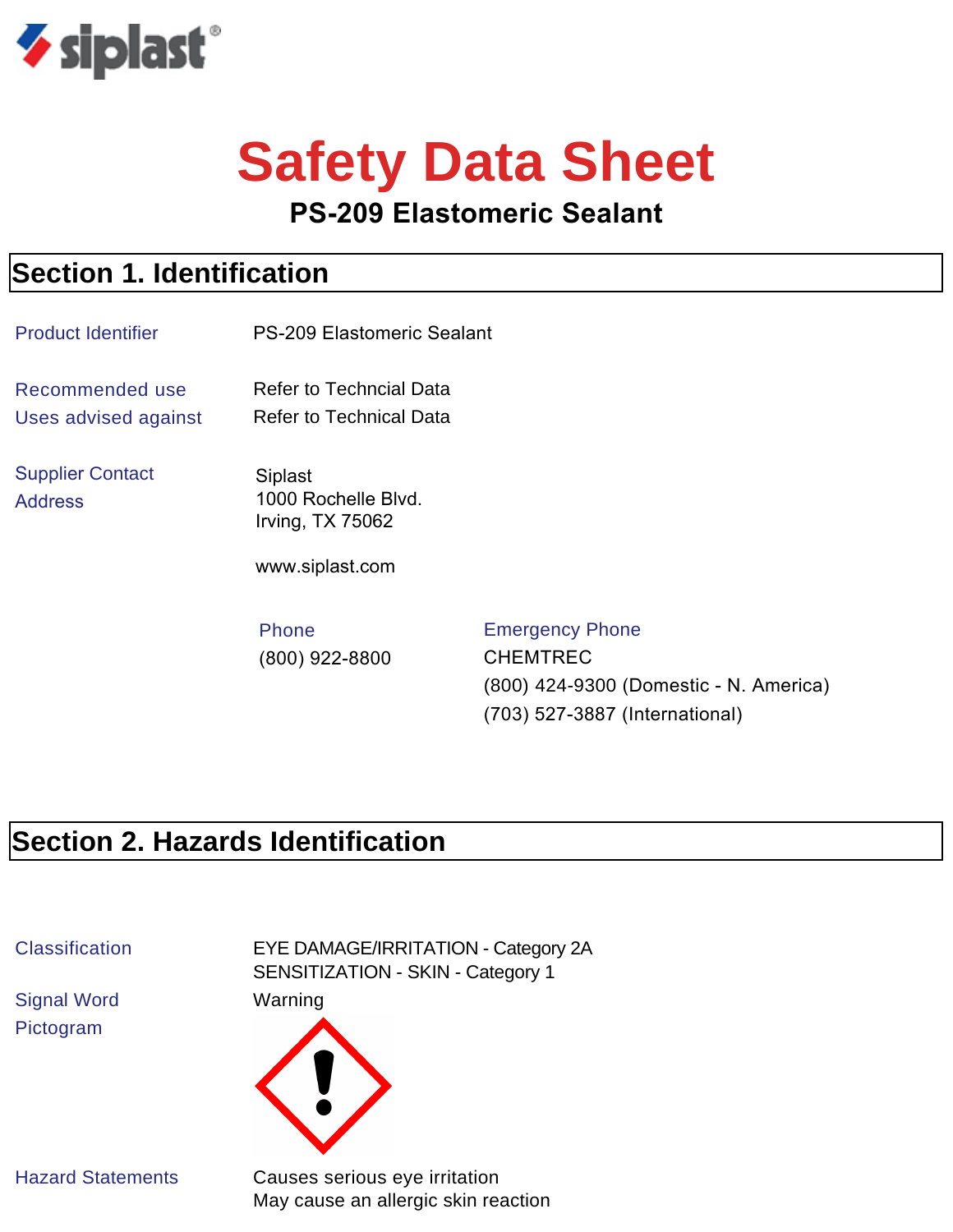| <b>Precautionary Statements</b>                   |                                                                                                                                                                                                                                                                                                                                                                                                                                              |
|---------------------------------------------------|----------------------------------------------------------------------------------------------------------------------------------------------------------------------------------------------------------------------------------------------------------------------------------------------------------------------------------------------------------------------------------------------------------------------------------------------|
| Response                                          | If eye irritation persists: Get medical advice/attention.<br>If in eyes: Rinse cautiously with water for several minutes. Remove contact<br>lenses, if present and easy to do. Continue rinsing.<br>If medical advice is needed, have product container or label at hand.<br>If on skin: Wash with plenty of soap and water.<br>If skin irritation or rash occurs: Get medical advice/attention.<br>Wash contaminated clothing before reuse. |
| <b>Prevention</b>                                 | Avoid breathing dust/fume/gas/mist/ vapors/spray.<br>Contaminated work clothing must not be allowed out of the workplace.<br>Wash hands thoroughly after handling.<br>Wear eye protection/face protection.<br>Wear protective gloves.                                                                                                                                                                                                        |
| <b>Storage</b>                                    | N/A                                                                                                                                                                                                                                                                                                                                                                                                                                          |
| <b>Disposal</b>                                   | Dispose of contents/container in accordance with local/regional/national<br>/international regulations                                                                                                                                                                                                                                                                                                                                       |
| Ingredients of unknown<br>toxicity                | 0%                                                                                                                                                                                                                                                                                                                                                                                                                                           |
| <b>Hazards not Otherwise</b><br><b>Classified</b> |                                                                                                                                                                                                                                                                                                                                                                                                                                              |
| <b>Other hazards</b>                              | None known                                                                                                                                                                                                                                                                                                                                                                                                                                   |

#### **Section 3. Ingredients**

| <b>CAS</b>      | <b>Ingredient Name</b>                                                | <b>Weight %</b> |
|-----------------|-----------------------------------------------------------------------|-----------------|
| 1317-65-3       | Calcium carbonate                                                     | $50\% - 55\%$   |
| NA <sub>1</sub> | <b>Silyl Terminated Polyether</b>                                     | 20% - 25%       |
| 26761-40-0      | Diisodecyl phthalate                                                  | 12% - 16%       |
| 13463-67-7      | <b>Titanium Dioxide</b>                                               | $1\% - 5\%$     |
| 64742-46-7      | Distillates (petroleum), hydrotreated middle                          | $1\% - 5\%$     |
| 1760-24-3       | N-beta-(aminoethyl)-gamma-aminopropyltrimethoxysilane                 | $< 1 \%$        |
| 22673-19-4      | Dibutyltin Diacetyldiacetonate                                        | $< 1 \%$        |
| 2768-02-7       | Vinyltrimethoxysilane                                                 | $< 1 \%$        |
| 3864-99-1       | Phenol, 2-(5-chloro-2H-benzotriazol-2-yl)-4,6-bis(1,1-dimethylethyl)- | $< 1 \%$        |
| 41556-26-7      | bis(1,2,2,6,6-penta-methyl-4-piperidinyl) sebacate                    | $< 1 \%$        |

**Occupational exposure limits, if available, are listed in Section 8.**

#### **Section 4. First-Aid Measures**

Inhalation IF INHALED: Remove person to fresh air and keep comfortable for breathing. Skin **IF ON SKIN: Wash with plenty of soap and water. If skin irritation occurs: Get** medical advice/attention. Take off contaminated clothing and wash before reuse.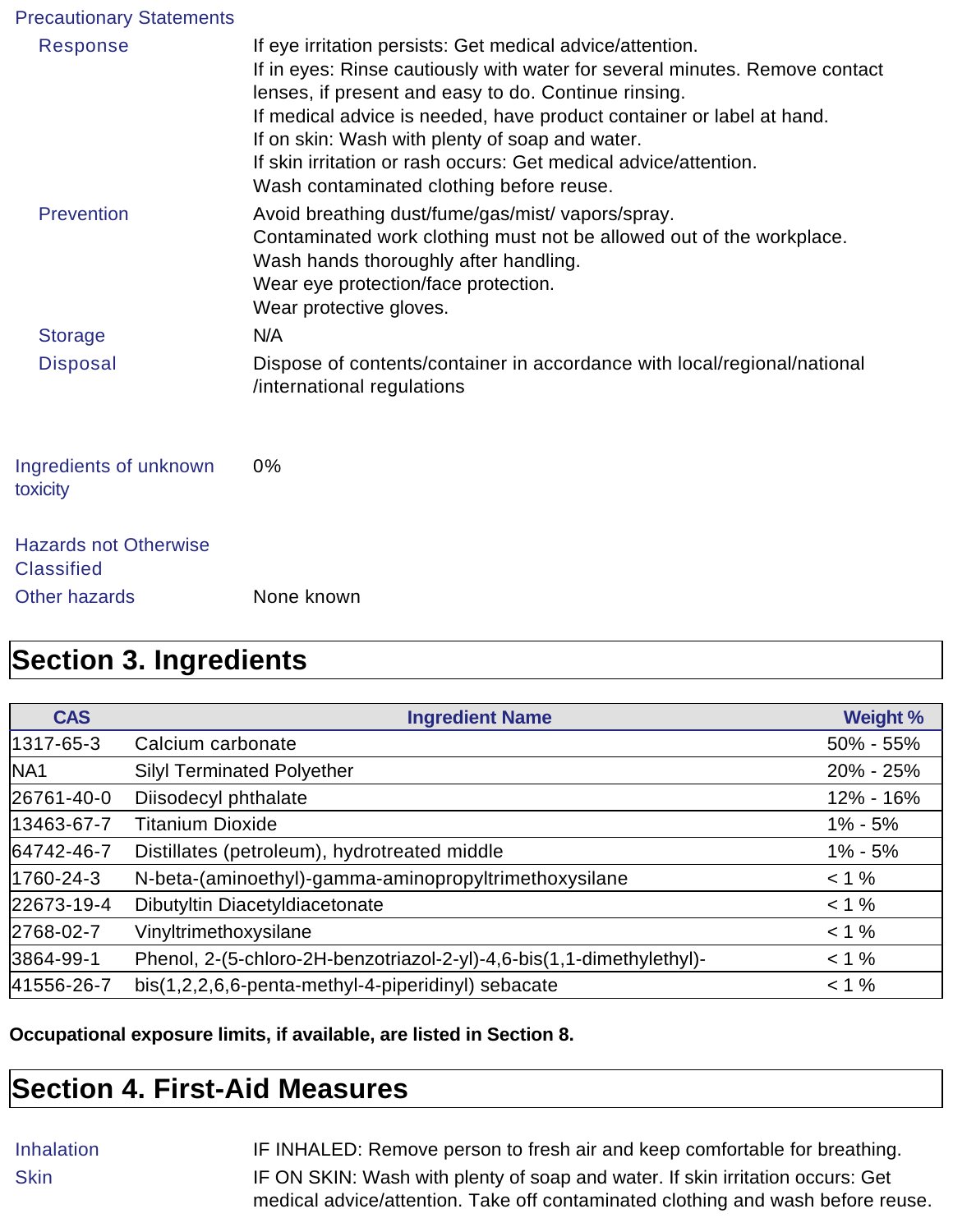|                                                   | Specific treatment (see label).                                                                                                                                                                  |
|---------------------------------------------------|--------------------------------------------------------------------------------------------------------------------------------------------------------------------------------------------------|
| <b>Eyes</b>                                       | IF IN EYES: Rinse cautiously with water for several minutes. Remove contact<br>lenses, if present and easy to do. Continue rinsing. If eye irritation persists: Get<br>medical advice/attention. |
| Ingestion                                         | If a large amount is swallowed, get medical attention.                                                                                                                                           |
| medical attention and<br>special treatment needed | Indication of any immediate Treat symptomatically and supportively.                                                                                                                              |
| <b>Most Important</b><br>Symptoms/Effects         | Acute: Causes serious eye irritation.<br>Delayed: May cause allergic skin reaction.                                                                                                              |

## **Section 5. Fire Fighting Measures**

| <b>Suitable Extinguishing</b><br><b>Media</b>                                                              | Use carbon dioxide, regular dry chemical, regular foam or water.                                                                                                |
|------------------------------------------------------------------------------------------------------------|-----------------------------------------------------------------------------------------------------------------------------------------------------------------|
| <b>Unsuitable Extinguishing</b><br><b>Media</b>                                                            | None known                                                                                                                                                      |
| <b>Special Hazards Arising</b><br>from the Chemical                                                        | None known.                                                                                                                                                     |
| <b>Hazardous Combustion</b><br><b>Products</b>                                                             | Oxides of carbon, carbon monoxide, oxides of calcium                                                                                                            |
| <b>Special Protective</b><br><b>Equipment and</b><br>Precautions for Firefighters Dike for later disposal. | Move container from fire area if it can be done without risk. Avoid inhalation of<br>material or combustion by-products. Stay upwind and keep out of low areas. |
| <b>Fire Fighting Measures</b>                                                                              | Wear full protective fire fighting gear including self contained breathing<br>apparatus (SCBA) for protection against possible exposure.                        |

# **Section 6. Accidental Release Measures**

| <b>Personal Precautions,</b><br><b>Protective Equipment and</b><br><b>Emergency Procedures</b> | Wear personal protective clothing and equipment, see Section 8. Avoid contact<br>with skin and eyes. Wash contaminated clothing before reuse.                                                                            |
|------------------------------------------------------------------------------------------------|--------------------------------------------------------------------------------------------------------------------------------------------------------------------------------------------------------------------------|
| Up                                                                                             | Methods and Materials for Keep unnecessary people away, isolate hazard area and deny entry. Only<br>Containment and Cleaning personnel trained for the hazards of this material should perform clean up and<br>disposal. |
|                                                                                                | Environmental Precautions Collect spilled material using mechanical equipment. Keep out of water<br>supplies and sewers.                                                                                                 |

# **Section 7. Handling and Storage**

| <b>Precautions for Safe</b> | Avoid contact with skin and eyes. Provide adequate ventilation. Wash thoroughly   |
|-----------------------------|-----------------------------------------------------------------------------------|
| <b>Handling</b>             | after handling. Use recommended personal protective equipment.                    |
| <b>Conditions for Safe</b>  | None needed according to classification criteria                                  |
| Storage, Including any      | Store in a well-ventilated place. Keep container tightly closed. Store locked up. |
| <b>Incompatibilities</b>    | Store in a cool dry place. Keep away from incompatible materials.                 |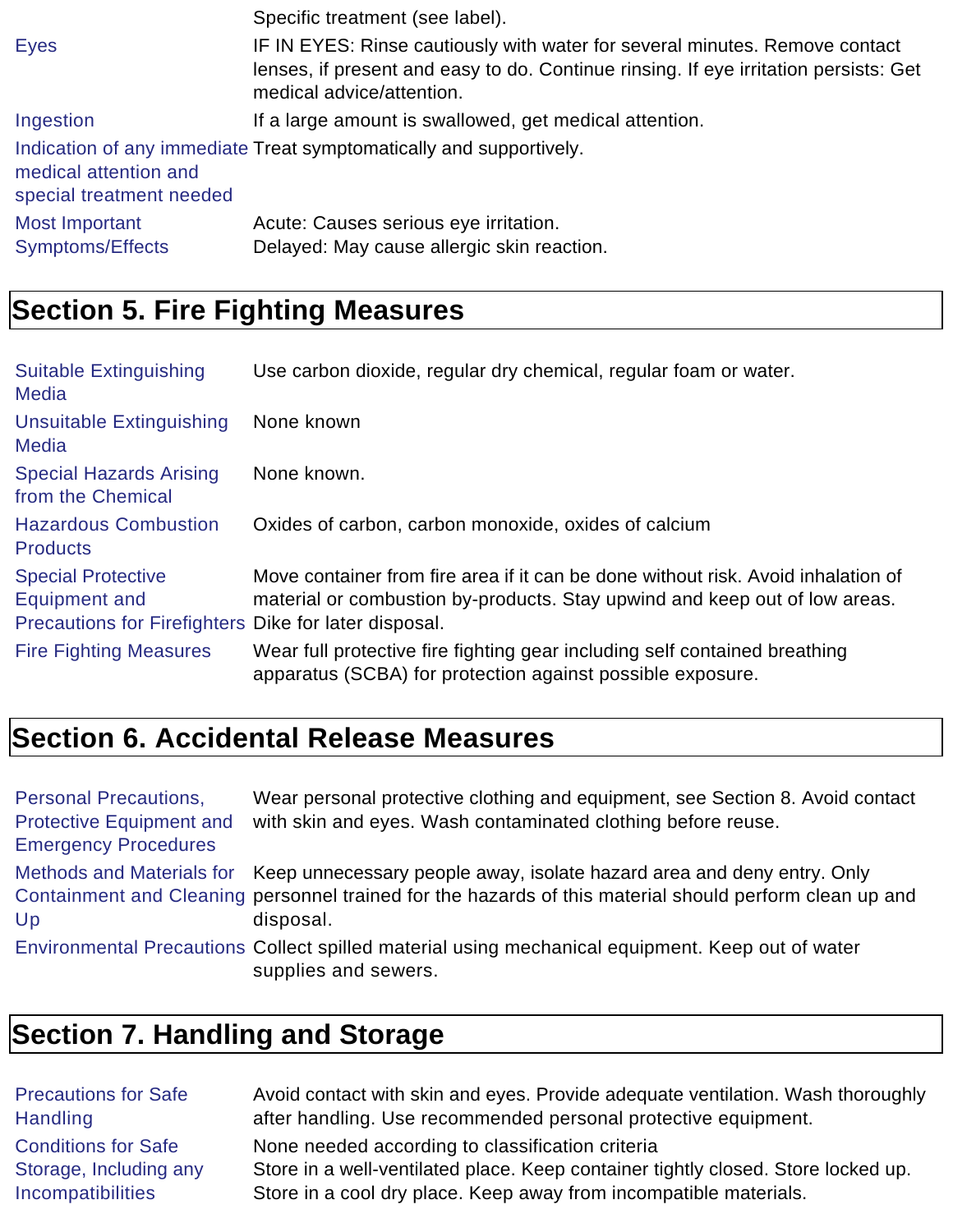#### Occupational Exposure Limits Ingredient Name ACGIH TI V OSHA PEL
STEL Calcium carbonate **N/A** TWA: 15 mg/m3 total dust<BR>TWA: 5 mg/m3 respirable fraction N/A Silyl Terminated Polyether **N/A** N/A N/A N/A Diisodecyl phthalate N/A N/A N/A N/A N/A **Titanium Dioxide** mg/m3 TWA: 15 mg/m3 total dust N/A Distillates (petroleum), hydrotreated 5 middle mg/m3 5 mg/m3 10 mg/m3 N-beta-(aminoethyl)-gammaaminopropyltrimethoxysilane N/A N/A N/A Dibutyltin Diacetyldiacetonate N/A N/A N/A N/A Vinyltrimethoxysilane N/A N/A N/A N/A Phenol, 2-(5-chloro-2H-benzotriazol- N/A 2-yl)-4,6-bis(1,1-dimethylethyl)- N/A N/A N/A bis(1,2,2,6,6-penta-methyl-4-piperidinyl) sebacate N/A N/A N/A Personal Protective Equipment Goggles, Gloves Biological limit value There are no biological limit values for any of this product's components. Engineering Controls Provide local exhaust ventilation system. Ensure compliance with applicable exposure limits. Individual Protection Measures, such as Personal Protective Equipment Eye/face protection Wear splash resistant safety goggles. Provide an emergency eye wash fountain and quick drench shower in the immediate work area. Skin Protection Wear appropriate chemical resistant clothing. Respiratory Protection A NIOSH approved air-purifying respirator with an appropriate cartridge or canister may be appropriate under certain circumstances where airborne concentrations are expected to exceed exposure limits. Glove Recommendations Wear appropriate chemical resistant gloves.

#### **Section 8. Exposure Controls/Personal Protection**

#### **Section 9. Physical and Chemical Properties**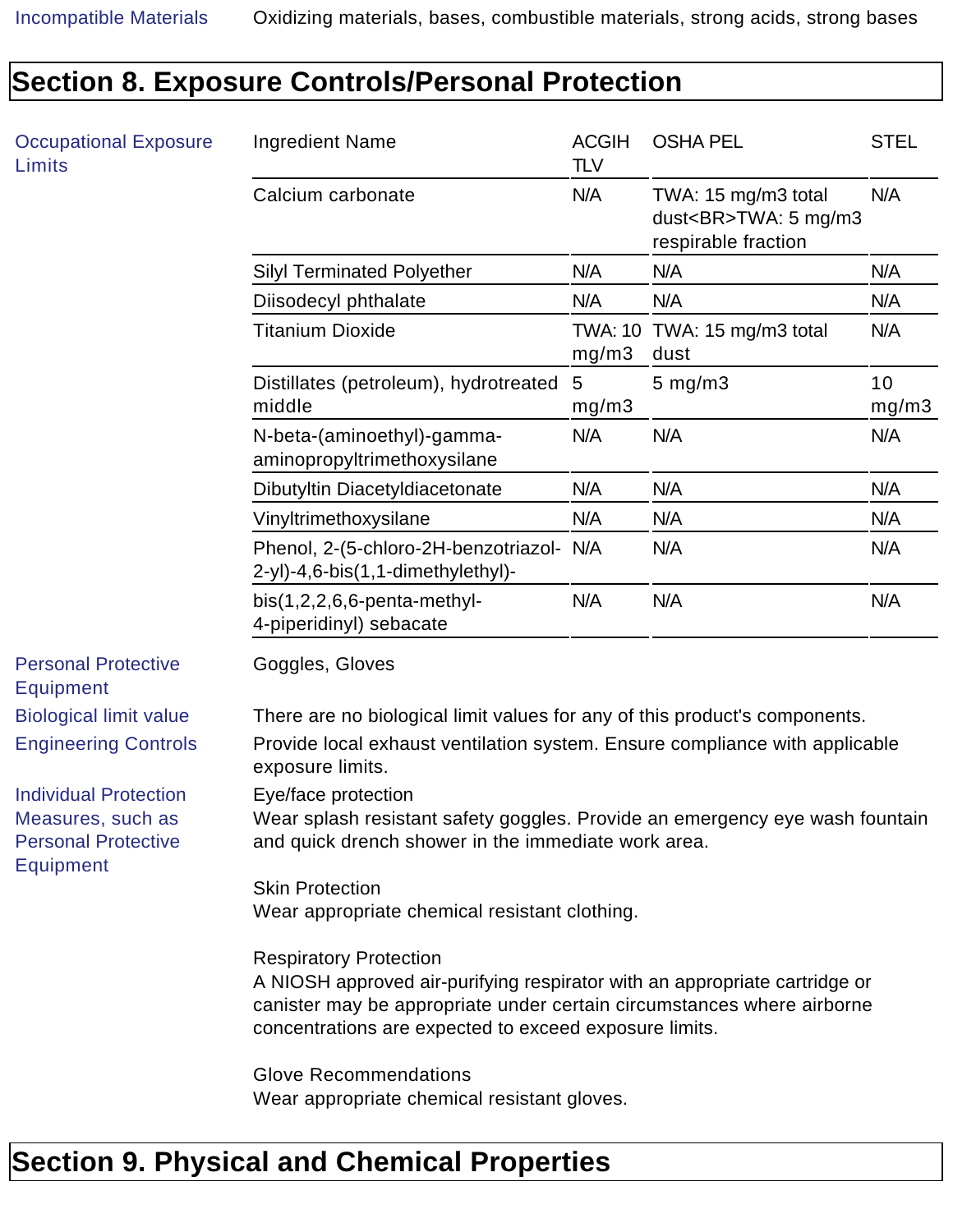| <b>Physical State</b>                        | Paste          |
|----------------------------------------------|----------------|
| Color                                        | Refer to       |
|                                              | product label  |
| Odor                                         | <b>Typical</b> |
| <b>Odor Threshold</b>                        | Not available  |
| <b>Solubility</b>                            | Insoluble in   |
|                                              | water          |
| <b>Partition coefficient Water/n-octanol</b> | Not available  |
| VOC%                                         | $10$ g/L       |
| <b>Viscosity</b>                             | Not available  |
| <b>Specific Gravity</b>                      | 1.55           |
| <b>Density lbs/Gal</b>                       | N/A            |
| <b>Pounds per Cubic Foot</b>                 | N/A            |
| <b>Flash Point</b>                           | 200C           |
| <b>FP Method</b>                             | N/A            |
| pH                                           | Not available  |
| <b>Melting Point</b>                         | Not available  |
| <b>Boiling Point</b>                         | Not available  |
| <b>Boiling Range</b>                         | N/A            |
| LEL                                          | N/A            |
| <b>UEL</b>                                   | N/A            |
| <b>Evaporation Rate</b>                      | Not available  |
| Flammability                                 | Not available  |
| <b>Decomposition Temperature</b>             | Not available  |
| <b>Auto-ignition Temperature</b>             | Not available  |
| <b>Vapor Pressure</b>                        | Not available  |
| <b>Vapor Density</b>                         | Not available  |

Note The above information is not intended for use in preparing product specifications. Contact Soudal Accumetric before writing specifications.

### **Section 10. Stability and Reactivity**

| <b>Reactivity</b>                                   | No hazard expected.                                                           |
|-----------------------------------------------------|-------------------------------------------------------------------------------|
| <b>Chemical Stability</b>                           | Stable under normal conditions of use.                                        |
| <b>Possibility of Hazardous</b><br><b>Reactions</b> | No hazard expected.                                                           |
| <b>Conditions to Avoid</b>                          | Avoid contact with incompatible materials.                                    |
| <b>Incompatible Materials</b>                       | Oxidizing materials, bases, combustible materials, strong acids, strong bases |
| <b>Hazardous Combustion</b><br><b>Products</b>      | Oxides of carbon, carbon monoxide, oxides of calcium                          |

# **Section 11. Toxicological Information**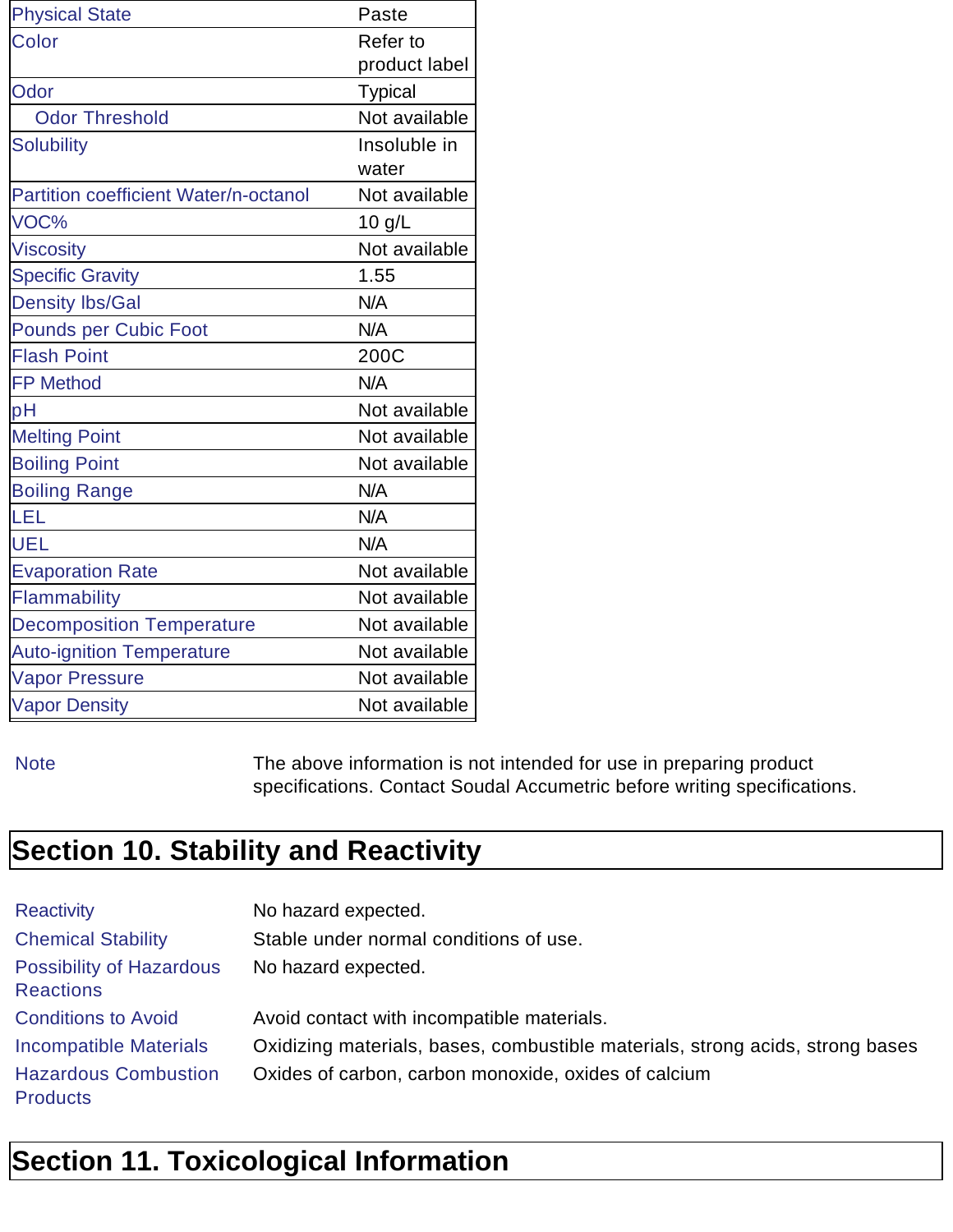| <b>Information on Likely</b><br><b>Routes of Exposure</b> | Inhalation: No information on significant adverse effects.<br>Skin Contact: May cause allergic skin reaction.<br>Eye Contact: Causes serious eye irritation.<br>Ingestion: No information on significant adverse effects.                                         |
|-----------------------------------------------------------|-------------------------------------------------------------------------------------------------------------------------------------------------------------------------------------------------------------------------------------------------------------------|
| <b>Component Analysis -</b><br><b>LD50/LC50</b>           | The components of this material have been reviewed in various sources and the<br>following selected endpoints are published:<br>Diisodecyl phthalate (26761-40-0)<br>Oral LD50Rat 64 g/kg<br>Dermal LD50Rabbit > 3160 mg/kg<br>Inhalation LC50Rat >12.54 mg/L 4 h |
|                                                           | Titanium dioxide(inbound in mixture) (13463-67-7)<br>Oral LD50Rat >10000 mg/kg                                                                                                                                                                                    |
|                                                           | Distillates (petroleum), hydrotreated middle (64742-46-7)<br>Oral LD50Rat 7400 mg/kg<br>Dermal LD50Rabbit >2000 mg/kg<br>Inhalation LC50Rat 4.6 mg/L 4 h                                                                                                          |
| <b>Acute and Chronic Toxicity</b>                         | Bis(2,2,6.6-tetramethyl-4-piperidyl)-sebacate (52829-07-9)<br>Inhalation LC50Rat 500 mg/m3 4 h<br><b>Immediate Effects</b><br>Causes serious eye irritation.                                                                                                      |
|                                                           | <b>Delayed Effects</b><br>May cause allergic skin reaction.                                                                                                                                                                                                       |
|                                                           | <b>Irritation/Corrosivity Data</b><br>Causes serious eye irritation.                                                                                                                                                                                              |
|                                                           | <b>Respiratory Sensitization</b><br>No data available.                                                                                                                                                                                                            |
|                                                           | <b>Dermal Sensitization</b><br>May cause allergic skin reaction.                                                                                                                                                                                                  |
|                                                           | <b>Germ Cell Mutagenicity</b><br>No data available.                                                                                                                                                                                                               |
|                                                           | <b>Reproductive Toxicity</b><br>No data available.                                                                                                                                                                                                                |
|                                                           | Specific Target Organ Toxicity - Single Exposure<br>No information on significant adverse effects.                                                                                                                                                                |
|                                                           | Specific Target Organ Toxicity - Repeated Exposure<br>No information on significant adverse effects.                                                                                                                                                              |
|                                                           | Aspiration hazard<br>No data available.                                                                                                                                                                                                                           |
|                                                           |                                                                                                                                                                                                                                                                   |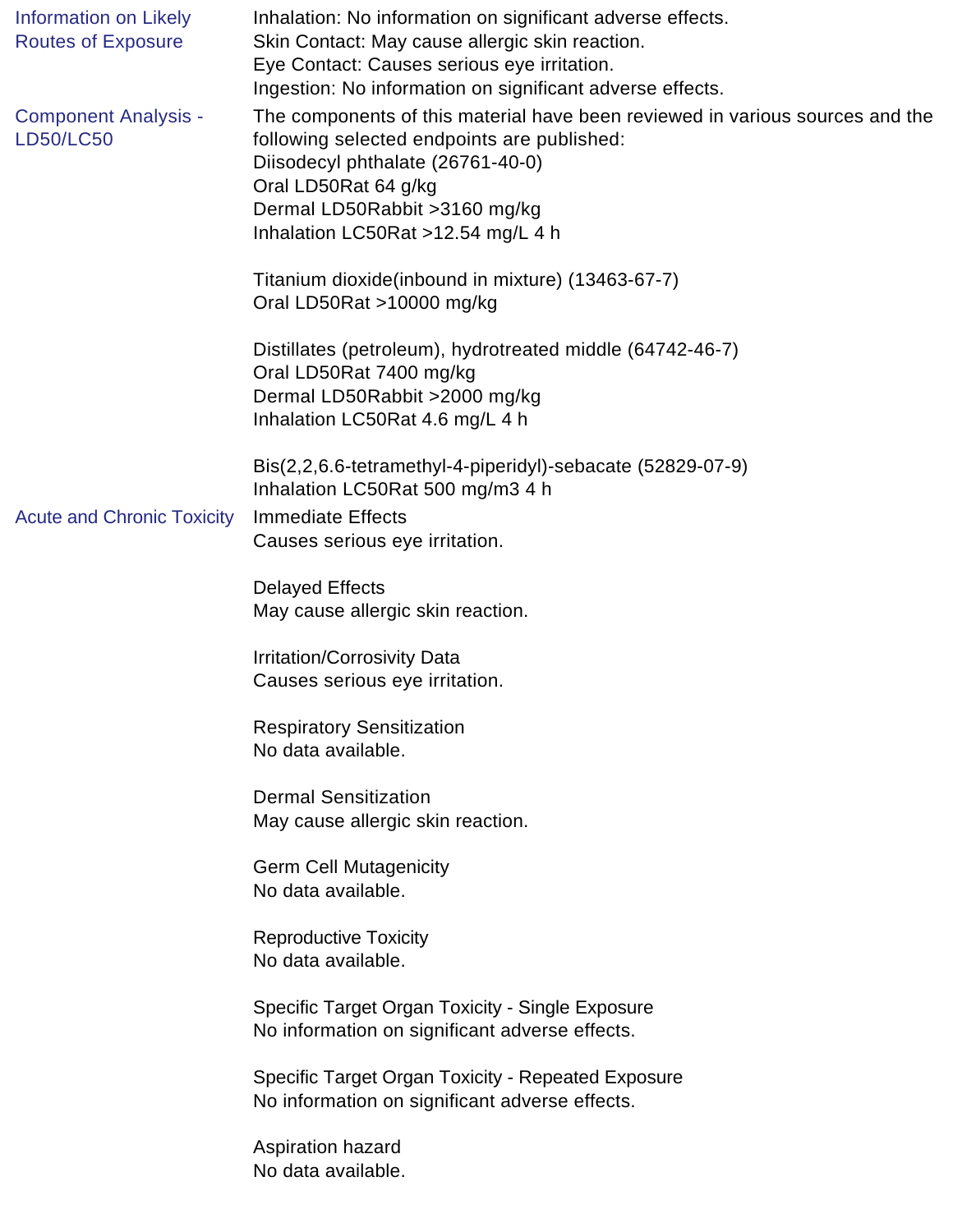|                 | Medical Conditions Aggravated by Exposure<br>eye disorders, skin disorders                                          |
|-----------------|---------------------------------------------------------------------------------------------------------------------|
| Component       | Diisodecyl phthalate (26761-40-0)                                                                                   |
| Carcinogenicity | DFG: Category 3B (could be carcinogenic for man)                                                                    |
|                 | Titanium dioxide (inbound in mixture) (13463-67-7)                                                                  |
|                 | ACGIH: A4 - Not Classifiable as a Human Carcinogen                                                                  |
|                 | IARC: Monograph 93 [2010]; Monograph 47 [1989](Group 2B (possibly<br>carcinogenic to humans))                       |
|                 | DFG: Category 3A (could be carcinogenic for man, inhalable fraction with the<br>exception of ultra small particles) |
|                 | <b>OSHA: Present</b>                                                                                                |

#### **Section 12. Ecological Information**

Component Analysis - Aquatic Toxicity Diisodecyl phthalate (26761-40-0) Fish: LC50 96 h Lepomis macrochirus >0.55 mg/L [static] LC50 96 h Pimephales promelas >1 mg/L [flow-through] Algae: EC50 72 h Desmodesmus subspicatus >500 mg/L IUCLID EC50 96 h Pseudokirchneriella subcapitata >0.8 mg/L [static] EPA Invertebrate: EC50 48 h Daphnia magna >0.02 mg/L [static] EPA Distillates (petroleum), hydrotreated middle (64742-46-7) Fish: LC50 96 h Pimephales promelas 35 mg/L [flow-through] LC50 96 h Pimephales promelas >10000 mg/L [static]

#### **Section 13. Disposal**

Disposal Methods Dispose of contents/container in accordance with local/regional/national /international regulations.

#### **Section 14. Transport Information**

| <b>UN Number</b>                      | N/A           |
|---------------------------------------|---------------|
| UN Proper Shipping Name Not regulated |               |
| <b>DOT Classification</b>             | Not regulated |
| <b>Packing Group</b>                  | Not regulated |

#### **Section 15. Regulatory Information**

U.S. Federal Regulations None of this products components are listed under SARA Sections 302/304 (40